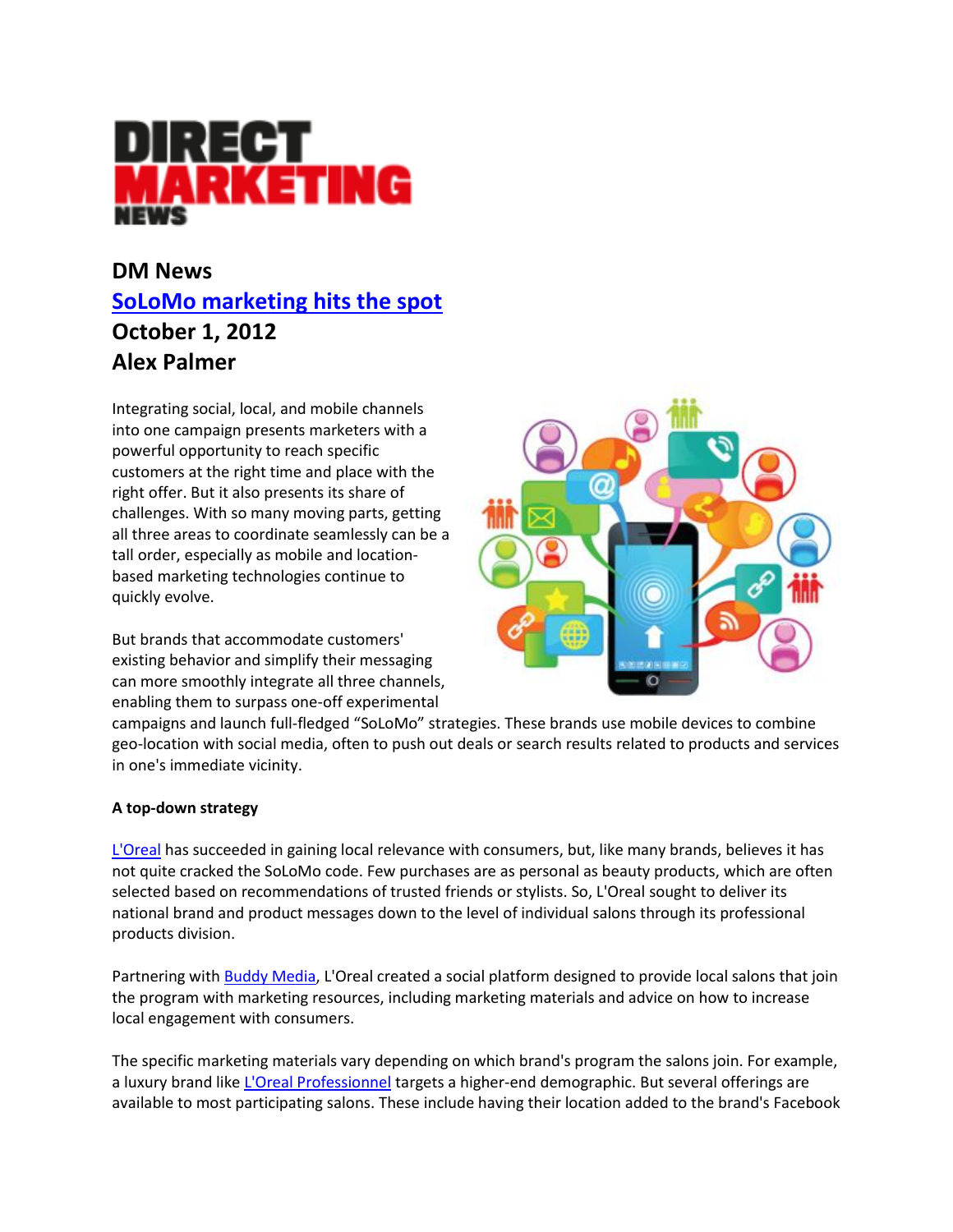finder page, digital copies of marketing guides, and videos that help owners set and maintain a social media presence.

Rachel Weiss, VP of digital strategy and interactive marketing at L'Oreal, describes the program as "a social and local platform that allows our salons to be marketers with the help and overview of L'Oreal."

THE **NUMBERS** Local search

takes over

 $\rightarrow$  Smartphone owners

who conduct local searches, compared to 32% of general mobile phone users who do the same

 $\rightarrow$  Mobile phone users who conduct a local search every day; twice as many tablet users (16%) do the same

 $\rightarrow$  Consumers who used

social media sites for local search in 2011 (compared to 9% in 2010)

 $\rightarrow$  Individuals in 2011 who

said consumer ratings and reviews are important, versus 61% in 2010 and 57% in 2009

Source: comScore, Localeze/15miles Local Search Usage Study, January 2012

#### **SoLoMo—or MoLoSo?**

The platform launched two years ago and now boasts about 5,000 independent member businesses. When consumers visit each participating salon's individual Facebook page, they will find product details and tips on how to use them; customers that "like" the page will have their newsfeed populated with this information. As the salons are independently run, L'Oreal is not privy to how its program affects their sales. "What I can tell you," Weiss says, "is that the salons that use the platform see a significant increase in repeat visits and new client acquisition."

For the next step, Weiss wants to strengthen the location aspect of the campaign by encouraging customer check-ins to grow marketing opportunities. "Some people are checking in, but I haven't really found the total authentic experience of what that could look like," Weiss says. "We want to do real-time marketing so when someone's actually making a purchase decision we can provide an offer to tell them where [a salon] is."

Weiss sees this primarily as a question of technology still needing to develop in a way that consumers will more widely adopt. Services like Yelp reviews and check-ins on location-based social media website Foursquare attract some customers, Weiss says, but not enough to inspire great corporate confidence in the medium. Weiss identifies "an intellectual disconnect between the brand and the company that owns the technology."

Andrew Lipsman, VP of industry analysis at [comScore,](http://www.comscore.com/) agrees that a dominant provider of localized marketing services—the way Google owns search and Facebook dominates social—has yet to arrive.

"There's a lot of opportunity, but the structure needed to facilitate it is still developing," Lipsman says. "Because of that, if I'm a marketer or brand, I don't have that obvious place to go for a broad, local campaign—it's more theoretical in some ways, and still somewhat fragmented."

Ultimately, one of the greatest challenges for marketers trying to run campaigns that integrate all three channels is determining how to graduate from strong offerings in one or two channels to seamless messaging across all three. Like the final leg of a marathon, it's that last component that causes the most pain.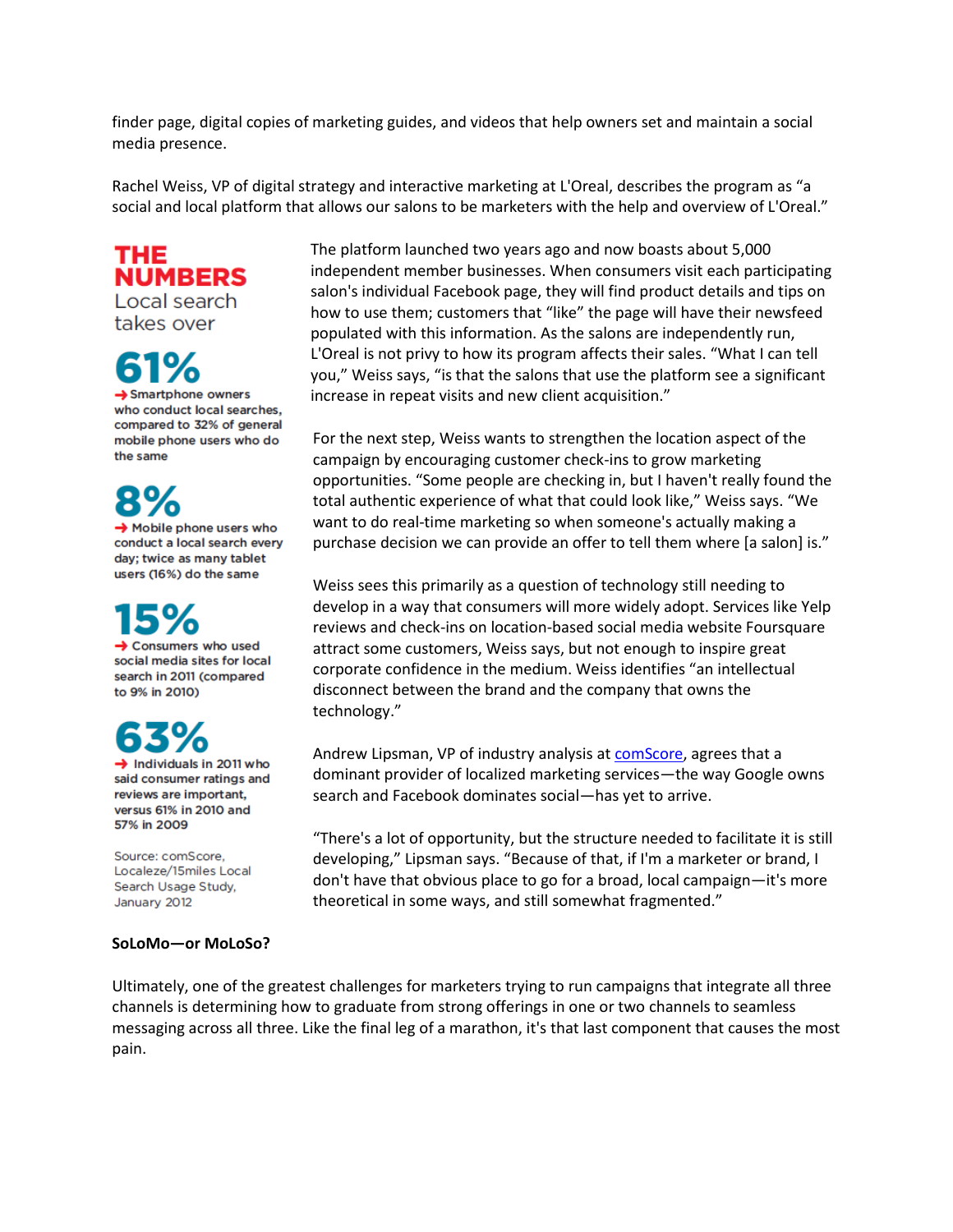While L'Oreal's local marketing strategies center on Facebook, it's just now working to enhance its mobile offerings. Idaho-based local marketing automation provide[r Balihoo,](http://balihoo.com/) whose clients include Aflac and Kohler, takes the opposite approach.

"Don't start with social—get these other things in place first," says Matt Long, director of digital strategy for Balihoo. "This isn't like an ad where you can set it and forget it—there's a high degree of honest engagement that's expected in those outlets, and unless you demand that the local affiliates be engaged appropriately, it's going to fall flat on its face."

The local sites that use Balihoo see 20 to 25% of digital traffic arriving from mobile devices, according to Long. "Mobile searches are increasingly local in their intent," Long says.

Tara Thomas, director of client strategy at **SIM Partners**, a provider of local marketing automation solutions, believes that prioritizing channels is the toughest challenge for her clients trying to master SoLoMo. "Brands are overwhelmed and want to engage in all these different things, and may have ideas but don't know how to go about it," Thomas says.

Thomas emphasizes data integrity and social media reviews, the significance of which many local agents or franchisees may not fully appreciate. "We'll educate them on reviews and talk to them about 'how do you incentivize better reviews?'" she says. "A lot of businesses don't realize that reviews affect rankings within the search engines."

## **Seeking an industry standard**

This fragmented nature is evident when looking at the types of SoLoMo campaigns brands have typically run—from fast food chai[n Sonic](http://www.sonicdrivein.com/home.jsp;jsessionid=F888DE1E42FE8CC9FB793B97C184219D.sonic-prod)'s "On The Go" mobile ordering system, which remains in the pilot stage, to The North Face's Summit Signals that texts messages and offers to customers when they near a store, but is promoted less prominently than its Snow Report app. As intriguing as many SoLoMo efforts are, few have evolved past their initial trial phases.

Lipsman thinks this stagnation is because the industry has not yet reached an "all-in mentality and consolidation around a platform."

"There is not a de-facto industry standard, so what you end up getting from marketers is a lot of experimentation," he says.

Foursquare came close to this level of adoption, Lipsman points out, but has fallen short of creating the "cottage industry" of marketing services, products, and partnerships built onto technology that Google and Facebook can claim. But Foursquare has been taking steps to better position itself as the "de-facto industry standard" described by Lipsman.

Foursquare revamped its website in June, emphasizing personalized recommendations and deemphasizing its trademark badge-earning—through which users could become the "mayor" of frequently-visited locales. Four tab displaying—besides the usual recent check-ins—news from individuals' favorite places, called [Local Updates.](http://www.dmnews.com/foursquare-releases-local-updates/article/250869/)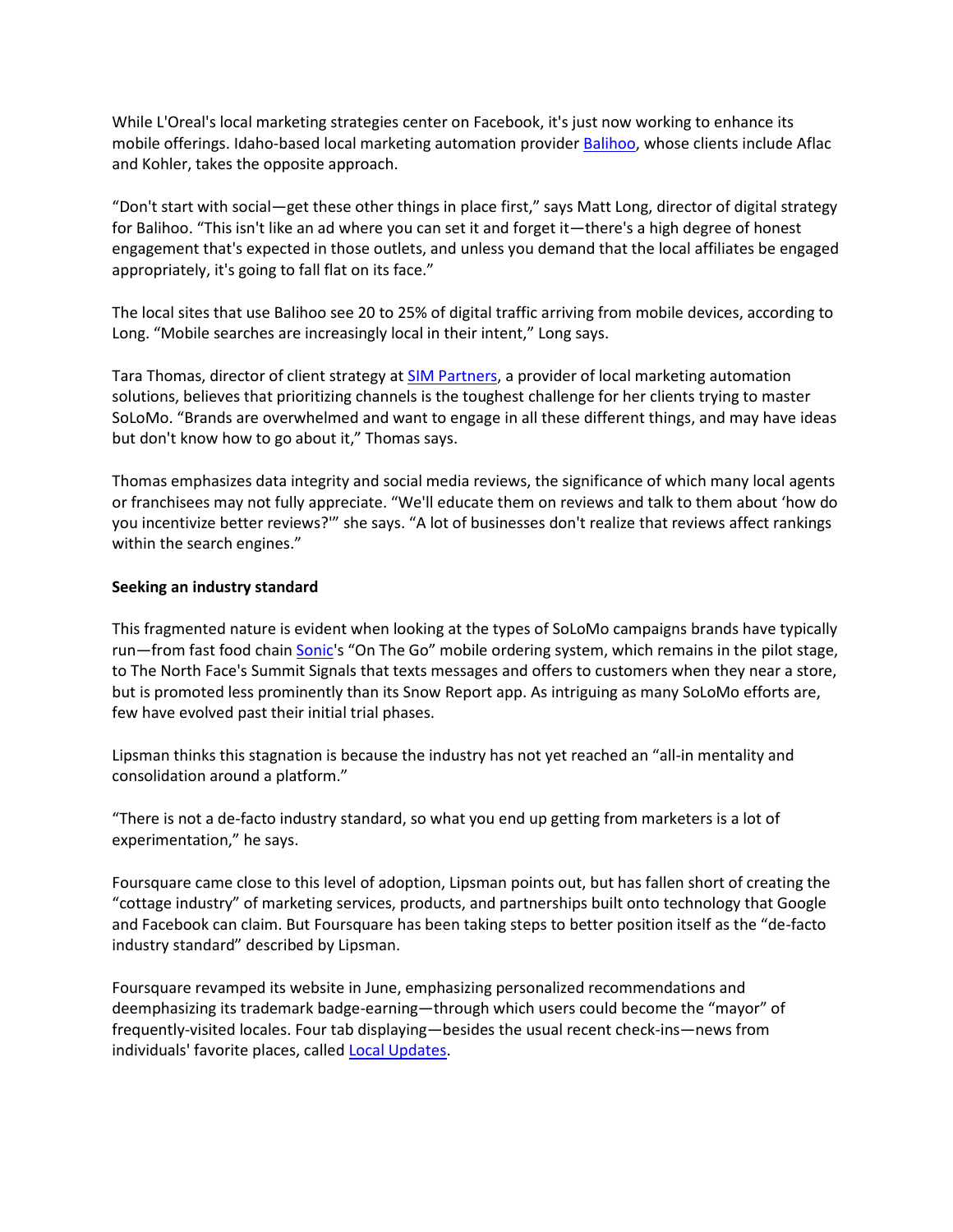Sonic's "On The Go" campaign for the fast food chains mobile ordering system remains in the pilot stage



In other words, the company is placing less weight on game mechanics to encourage check-ins and more weight on local deals and news.

"These updates can include specials and discounts, but they can also include any other information that a local business thinks its loyal customers might find interesting," says Steven Rosenblatt, Foursquare's chief revenue officer[. Outback Steakhouse,](http://www.outback.com/) for instance, posted a photo of a sizzling meal with the line "These crab legs make our steak look even better." Clothing retailer [Express](http://www.express.com/home.jsp) offered a check-in special for \$15 off.

Shortly after launching Local Updates, Foursquare introduced Promoted Updates, that allows merchants to target individuals who would likely be interested in their offerings when nearby. "For example, if I've been to every Mexican restaurant near my office and a new taco joint opens up down the street, they'll be able to push a Promoted Update into my Explore tab encouraging me to check them out," Rosenblatt says.

#### **Getting more precise**

That mobile and geo-location technologies are evolving quickly is a major reason marketers should take steps toward a SoLoMo strategy.

One early adopter of SoLoMo is **Hi-Time Wine Cellars**, which partnered with retail technology company iViu to incorporate its indoor-location app and database management in its Costa Mesa, CA store.

Unlike other products that generate deep brand loyalty, wine has a customer base more open to suggestions about similar products. Thus in-store location mapping can be particularly valuable. "I wanted people to walk through and find out information about the different areas; so, if they're in the section for France we can tell them about Burgundy, if they're up in California we can tell them about the latest from Sonoma," says Tobin Sharp, creative director at Hi-Time. "I just really like the idea of being able to engage our customers even more, so if we don't have a warm body on the floor, we still have the store voice there. That's what really got me excited," Sharp says.

Each month, the store selects a wine-of-the-month that costs less than \$10 and promotes it through the iViu app. "We want [customers] to find out about certain wines," Sharp says. "They walk by and their phone rings telling them we want them to try it—we show them a picture of the bottle, put all these descriptions letting them know how perfect it is for this hot weather we're suffering through; they will enjoy that and come back for more and tell their friends when we get it right."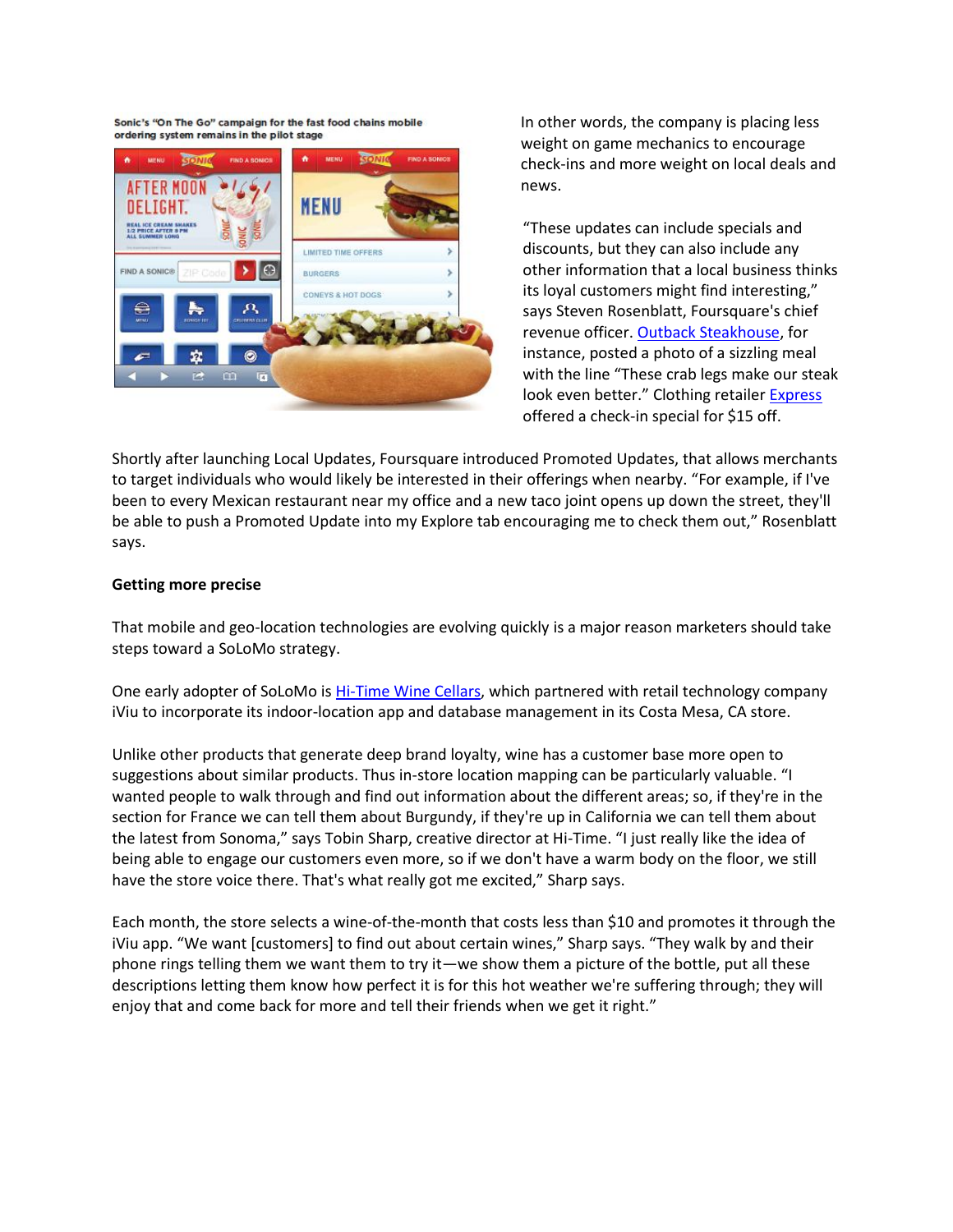But what makes the social component such a success is the shop's frequent events. In addition to weekly wine tastings, Hi-Time runs a Cinco de Mayo tequila tasting and recently held a rum tasting and cigar-rolling event (complete with a cameo by a band of pirates). The store also hosts an annual Charity Chili Cook-off, which inspires photographing and sharing.

Of course, when it comes to targeting consumers demographically and geographically, a small, one-location business like Hi-Time has an advantage. It's able to work more nimbly and adjust its app more swiftly than a national organization trying to tweak a platform used by several thousand local affiliates. Yet, Melissa Parrish, senior analyst at **Forrester Research**, specializing in mobile marketing, cautions that large brands not at least experimenting with location technologies risk being left behind.

"If you're a national brand with local outlets or sub-brands, you need to be prepared for the coming increase in specification in location technologies, especially on smartphones and other devices," Parrish says. "It's not in [a brand's] interest to just wait—at least testing now is great, because you have to get up to speed and figure things out since these devices are only getting smarter and more pinpointed."



Krispy Kreme's Hot **Light Locator app** enables users to share its information through social media

## **Customer-focused and practical**

As Hi-Time demonstrates with its simple, practical approach to local marketing, a top priority for effective SoLoMo is keeping the offering easy and useful enough for consumers to want to integrate it into their daily routines. These are lessons that can apply to national brands, as much as to small and medium businesses.

Statistics indicate that customers will embrace SoLoMo initiatives. Local business search through social media has increased 67% since 2010 and almost 300% since 2008, according to Localeze's 2012 Local [Search Study.](http://www.localsearchstudy.com/) Additionally, 61% of respondents believe local search results are the most relevant. At the same time, a SoLoMo campaign needs to have relevance.

"It's figuring out what your customers need from you, how they behave socially, and are there social needs they have in the context of what you offer that you can make relevant to where they are at a moment in time," Parrish says. She adds that brands can get tripped up when they put the focus on the technology rather than on the customer experience.

[Krispy Kreme's Hot Light Locator app](http://locations.krispykreme.com/hotlightapp/home) exemplifies simplicity and ease-of-use, Parrish says. The downloadable app sends users alerts when a nearby location has just baked a batch of doughnuts and flipped on the brand's signature neon "Hot Now" sign.

[Krispy Kreme](http://www.krispykreme.com/home) CMO Dwayne Chambers says that when coming up with the app, his team debated about developing a gamification component before nixing the idea in favor of something more straightforward.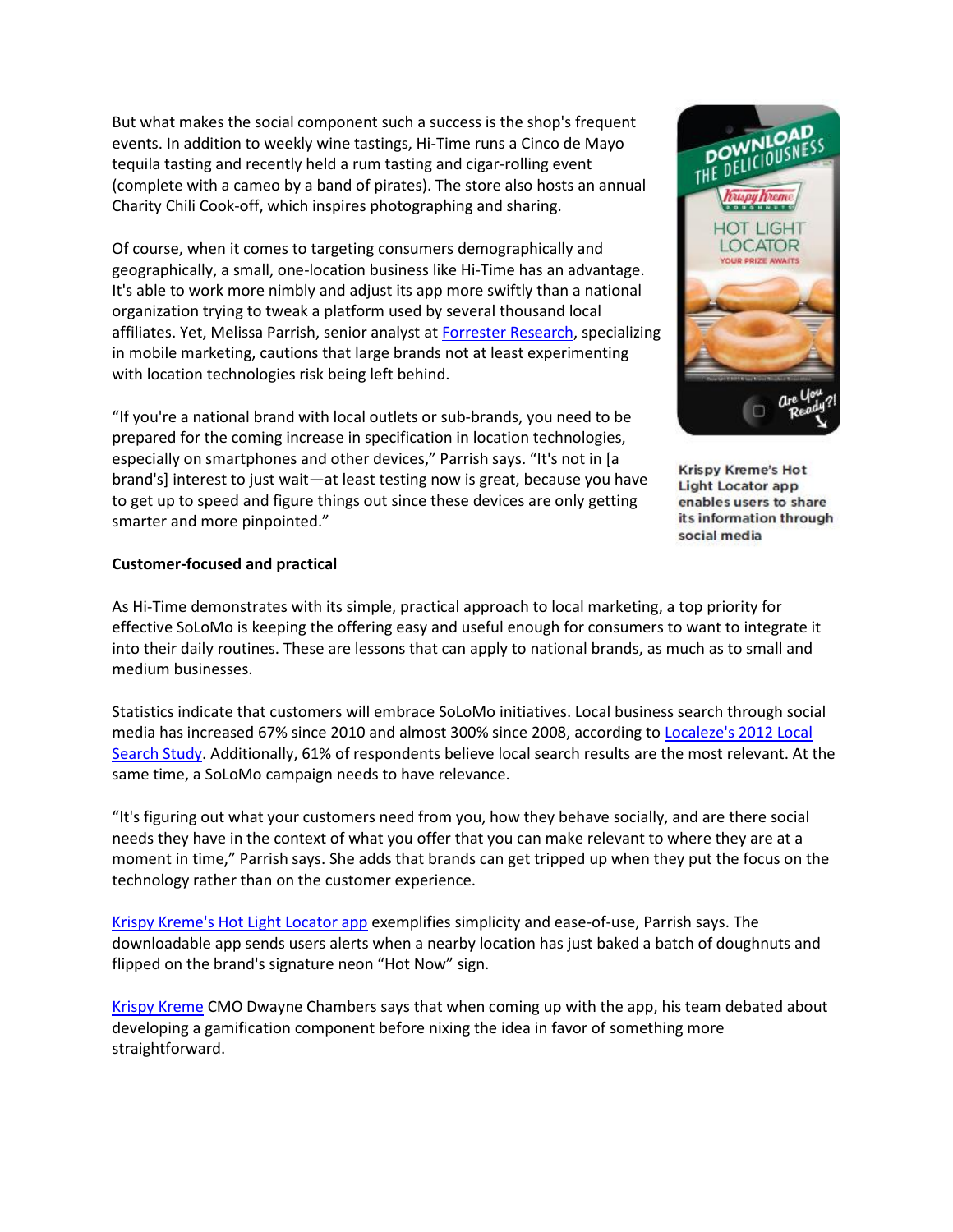"We decided that rather than try to create behavior, we would take the behavior that was already there and just help people do it more easily," Chambers says.

Working with its agency, Barkley, and its own internal marketing team, Krispy Kreme designed the app so users could also share its information through social media channels. This strategy works for Krispy Kreme, Chambers says, because it reflects the strategies that made the brand successful: word-ofmouth and a local approach to business.

"When we became more engaged in Facebook and Twitter…we went out to our individual shops and franchisees and said, 'If you want your own Web page or Facebook page, we're fine with that,'" says Chambers.

Krispy Kreme offered training and templates for individual stores to follow, but encouraged individuality. "Let's connect them all together but not have to feel like we have to control everything," he says. The approach has allowed the national brand to enjoy social engagement on a local level.

#### **All about data**

Flashy location technologies and applications notwithstanding, some marketers contend that the most crucial element of SoLoMo integration resides in the comparatively un-sexy world of customer data.

A top priority for marketers trying to connect with customers through mobile is accuracy.

"The big thing is how do we understand consumers' particular habits on those devices?" says Carree Syrek, chief strategy officer at Kinetic Social, which works with brands like Unilever and Hasbro to connect consumer data to social and mobile—and, increasingly, local—marketing efforts. "If I go to a Stop & Shop, how can brands use their data to say, 'I know you're a coffee drinker,' and move you to the Folgers aisle."

While it doesn't have to focus on a number of national locations, the marketing team at luxury resort [The Cosmopolitan of Las Vegas](http://www.cosmopolitanlasvegas.com/) has taken a similar customer- centric approach to its messaging throughout the large property. The resort draws on customers' social media interactions before, during, and after their stay to promote various offerings available on-site.

"To provide the best mobile and local experience it is important that we don't force [customers] to learn a new behavior," says Allen Vance, director of Internet marketing and social media for The Cosmopolitan. "Any approach that we take we think of ways we can enhance their overall enjoyment while interacting with our brand using existing location-based services."

For example, someone using online search to find the hours of the Cosmopolitan's restaurant The Wicked Spoon will have easy access to additional information, such as location-specific specials. The Cosmopolitan even offers a unique Foursquare badge for guests to gain VIP entry into the restaurant.

The property also ties its loyalty program, Identity, into SoLoMo efforts. As individuals interact with restaurants, shops, and gaming, their rewards build up and they eventually achieve different tiers of exclusive benefits that can be redeemed for anything from a free drink to a free stay.